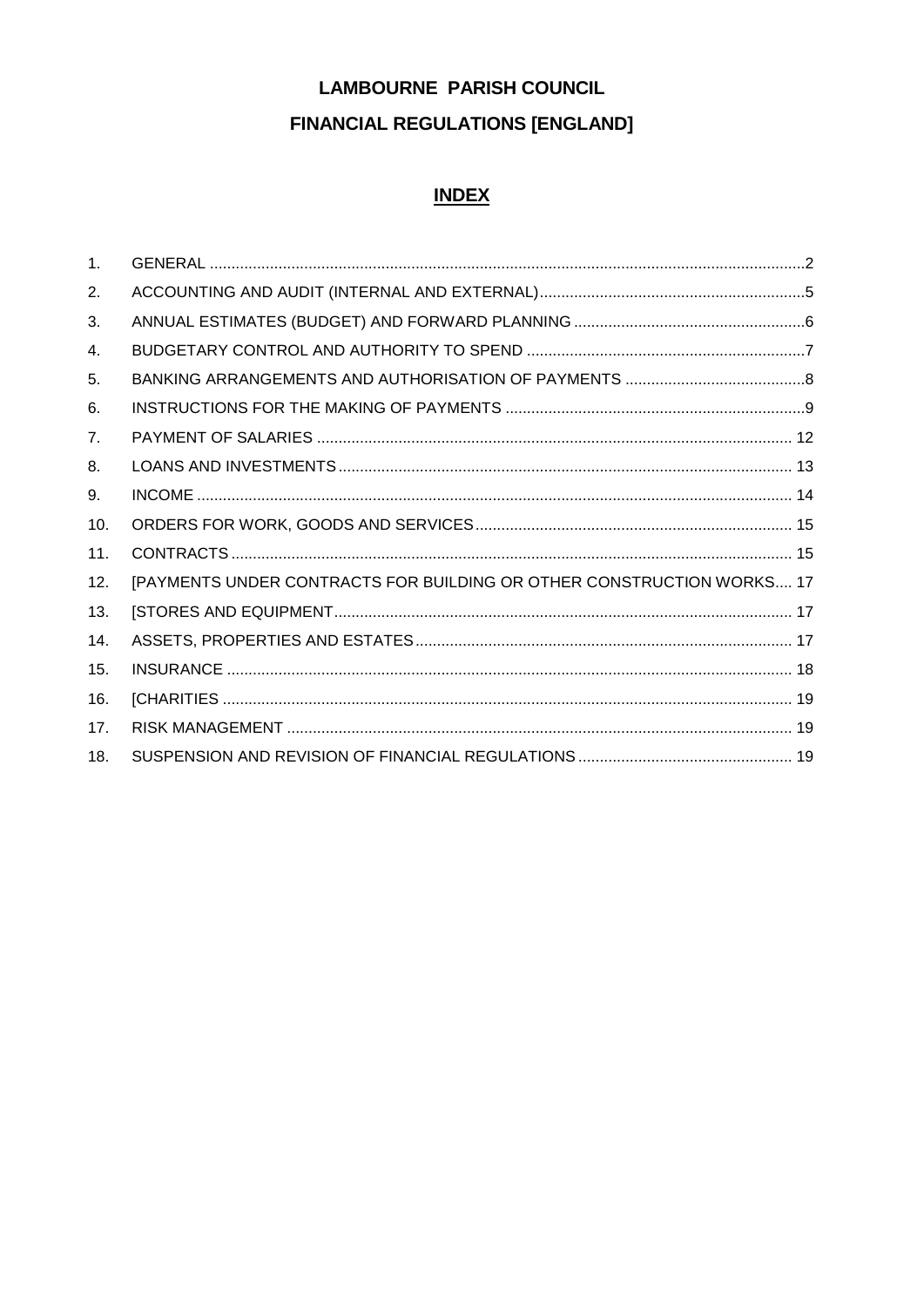These Financial Regulations were adopted by the Council at its Meeting held on 24TH August 2016 and were last reviewed on 19<sup>th</sup> August 2020

## <span id="page-1-0"></span>**1. GENERAL**

- 1.1. These financial regulations govern the conduct of financial management by the council and may only be amended or varied by resolution of the council. Financial regulations are one of the council's three governing policy documents providing procedural guidance for members and officers. Financial regulations must be observed in conjunction with the council's standing orders<sup>1</sup> and any individual financial regulations relating to contracts.
- 1.2. The council is responsible in law for ensuring that its financial management is adequate and effective and that the council has a sound system of internal control which facilitates the effective exercise of the council's functions, including arrangements for the management of risk.
- 1.3. The council's accounting control systems must include measures:
	- for the timely production of accounts;
	- that provide for the safe and efficient safeguarding of public money;
	- to prevent and detect inaccuracy and fraud; and
	- Identifying the duties of officers.
- 1.4. These financial regulations demonstrate how the council meets these responsibilities and requirements.
- 1.5. At least once a year, prior to approving the Annual Governance Statement, the council must review the effectiveness of its system of internal control which shall be in accordance with proper practices.
- 1.6. A breach of these Regulations by an employee is gross misconduct.
- 1.7. Members of Council are expected to follow the instructions within these Regulations and not to entice employees to breach them. Failure to follow instructions within these Regulations brings the office of councillor into disrepute.
- 1.8. The Responsible Financial Officer (RFO) holds a statutory office to be appointed by the council. [The Clerk has been appointed as RFO for this council and these regulations will apply accordingly.]
- 1.9. The RFO;

<u>.</u>

acts under the policy direction of the council;

<sup>1</sup> Model standing orders for councils are available in Local Councils Explained © 2013 National Association of Local Councils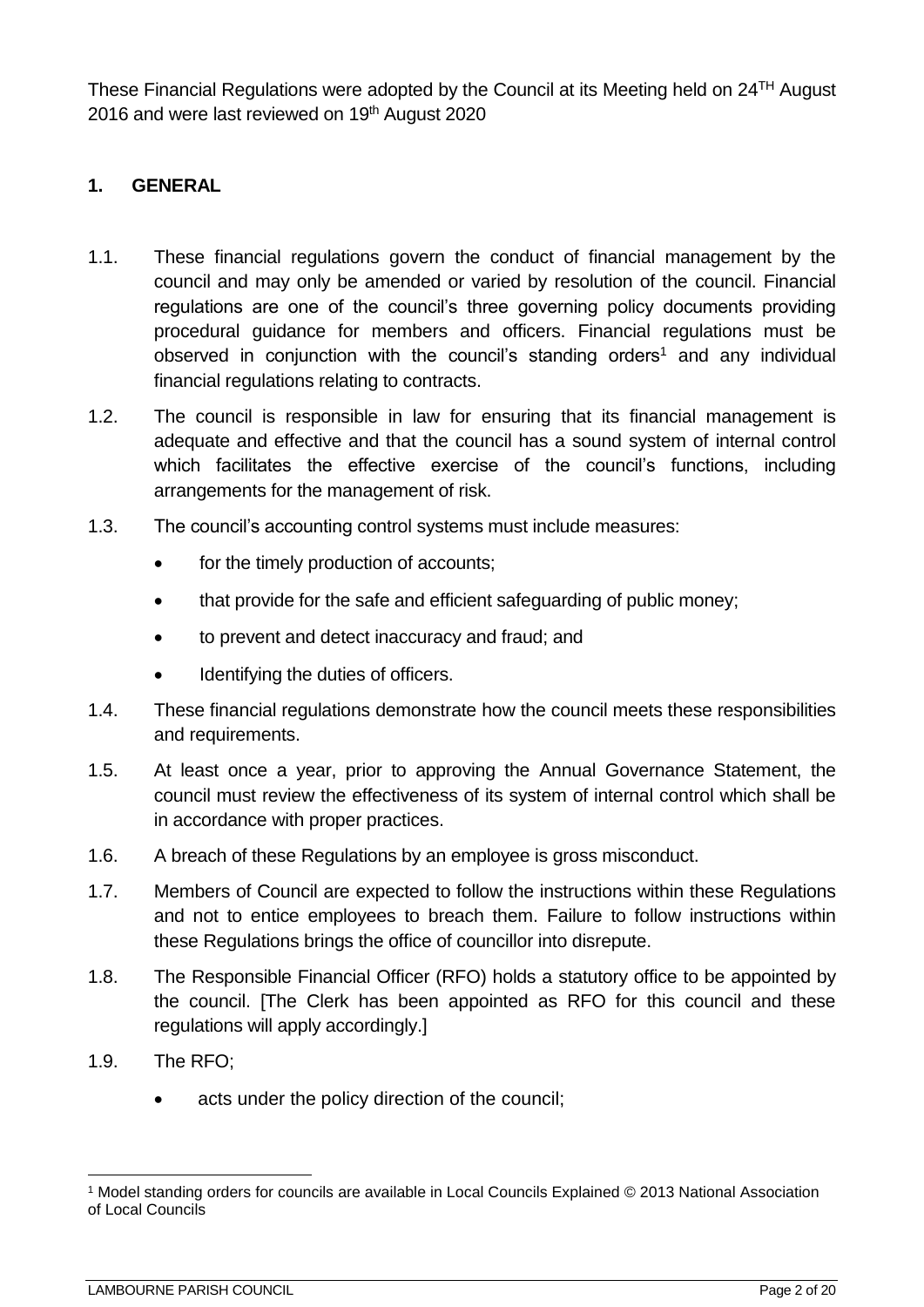- administers the council's financial affairs in accordance with all Acts, Regulations and proper practices;
- determines on behalf of the council its accounting records and accounting control systems;
- ensures the accounting control systems are observed;
- maintains the accounting records of the council up to date in accordance with proper practices;
- assists the council to secure economy, efficiency and effectiveness in the use of its resources; and
- Produces financial management information as required by the council.
- 1.10. The accounting records determined by the RFO shall be sufficient to show and explain the council's transactions and to enable the RFO to ensure that any income and expenditure account and statement of balances, or record of receipts and payments and additional information, as the case may be, or management information prepared for the council from time to time comply with the Accounts and Audit Regulations<sup>2</sup>.
- 1.11. The accounting records determined by the RFO shall in particular contain:
	- entries from day to day of all sums of money received and expended by the council and the matters to which the income and expenditure or receipts and payments account relate;
	- a record of the assets and liabilities of the council; and
	- wherever relevant, a record of the council's income and expenditure in relation to claims made, or to be made, for any contribution, grant or subsidy.
- 1.12. The accounting control systems determined by the RFO shall include:
	- procedures to ensure that the financial transactions of the council are recorded as soon as reasonably practicable and as accurately and reasonably as possible;
	- procedures to enable the prevention and detection of inaccuracies and fraud and the ability to reconstruct any lost records;
	- identification of the duties of officers dealing with financial transactions and division of responsibilities of those officers in relation to significant transactions;
	- procedures to ensure that uncollectable amounts, including any bad debts are not submitted to the council for approval to be written off except with the approval of the RFO and that the approvals are shown in the accounting records; and
	- measures to ensure that risk is properly managed.

<sup>&</sup>lt;u>.</u> <sup>2</sup> Accounts and Audit (England) Regulations 2011/817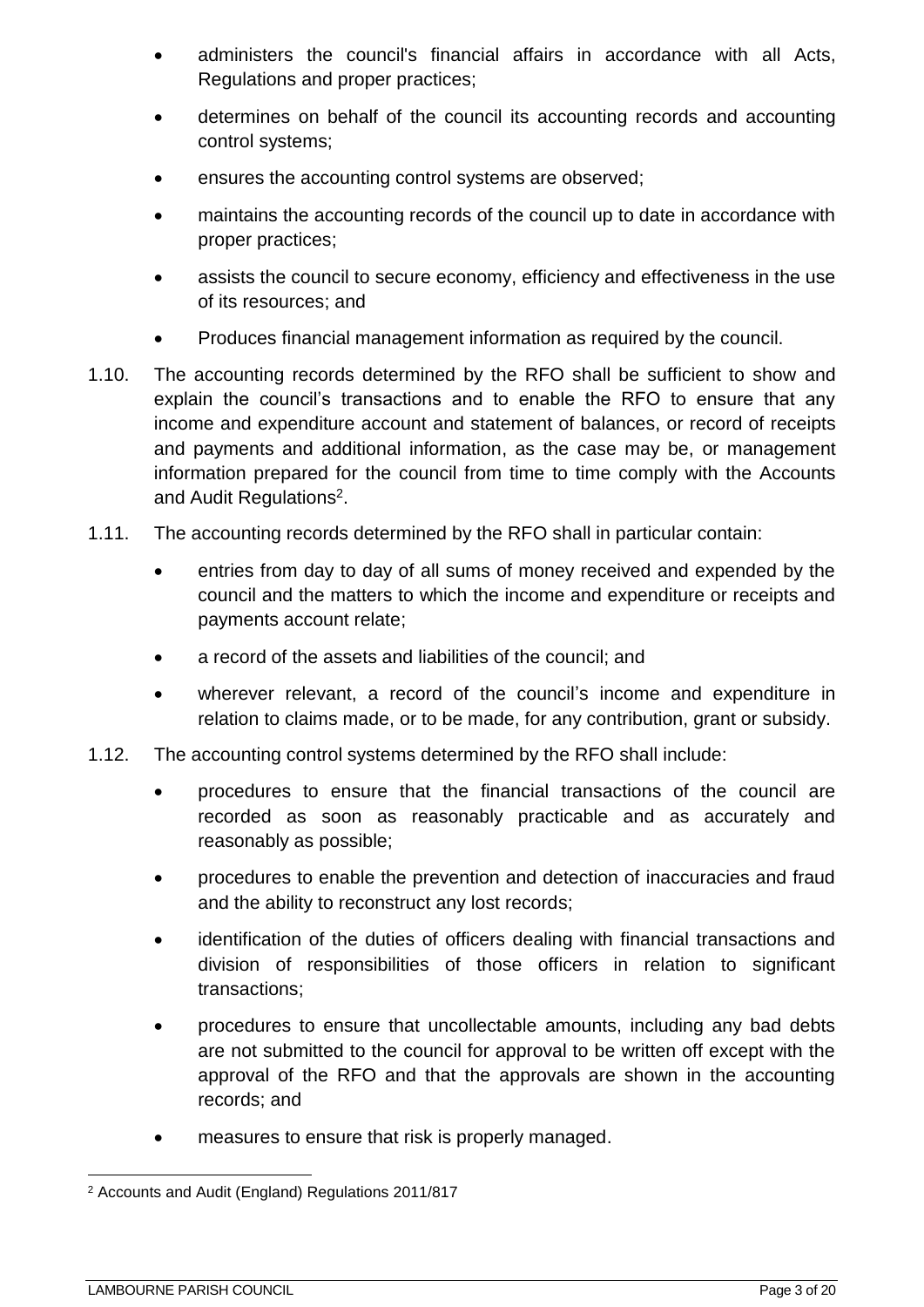- 1.13. The council is not empowered by these Regulations or otherwise to delegate certain specified decisions. In particular any decision regarding:
	- setting the final budget or the precept (council tax requirement);
	- approving accounting statements;
	- approving an annual governance statement;
	- borrowing;
	- writing off bad debts;
	- declaring eligibility for the General Power of Competence; and
	- addressing recommendations in any report from the internal or external auditors,

shall be a matter for the full council only.

- 1.14. In addition the council must:
	- determine and keep under regular review the bank mandate for all council bank accounts;
	- approve any grant or a single commitment in excess of £5,000; and
	- in respect of the annual salary for any employee have regard to recommendations about annual salaries of employees made by the relevant committee in accordance with its terms of reference.
- 1.15. In these financial regulations, references to the Accounts and Audit Regulations or 'the regulations' shall mean the regulations issued under the provisions of section 27 of the Audit Commission Act 1998, or any superseding legislation, and then in force unless otherwise specified.

In these financial regulations the term 'proper practice' or 'proper practices' shall refer to guidance issued in *Governance and Accountability for Local Councils - a Practitioners' Guide (England)* issued by the Joint Practitioners Advisory Group (JPAG), available from the websites of NALC and the Society for Local Council Clerks (SLCC).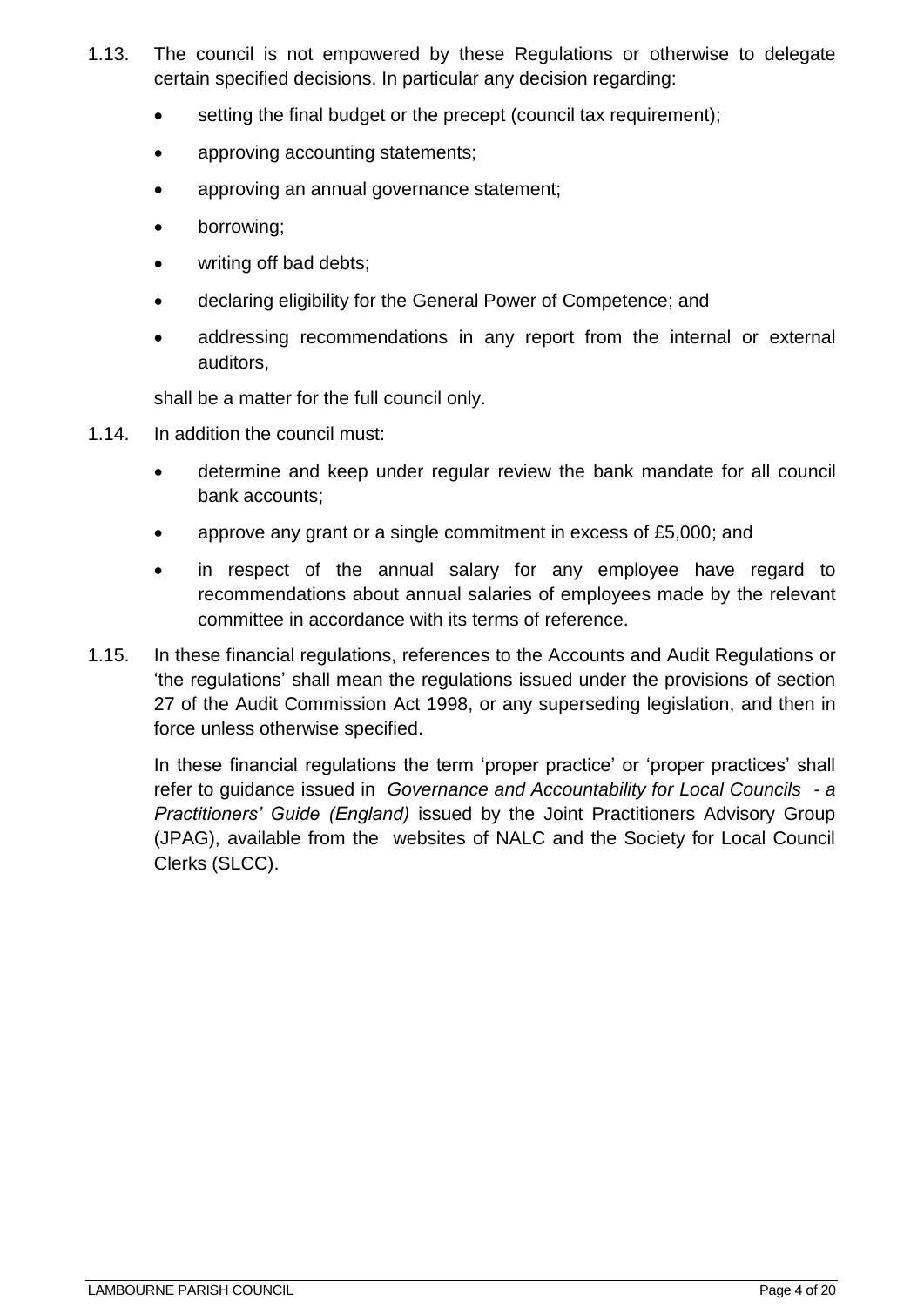## <span id="page-4-0"></span>**2. ACCOUNTING AND AUDIT (INTERNAL AND EXTERNAL)**

- 2.1. All accounting procedures and financial records of the council shall be determined by the RFO in accordance with the Accounts and Audit Regulations, appropriate guidance and proper practices.
- 2.2. On a regular basis, at least once in each quarter, and at each financial year end, a member other than the Chairman [or a cheque signatory] shall be appointed to verify bank reconciliations (for all accounts) produced by the RFO. The member shall sign the reconciliations and the original bank statements (or similar document) as evidence of verification. This activity shall on conclusion be reported, including any exceptions, to and noted by the council [Finance Committee].
- 2.3. The RFO shall complete the annual statement of accounts, annual report, and any related documents of the council contained in the Annual Return (as specified in proper practices) as soon as practicable after the end of the financial year and having certified the accounts shall submit them and report thereon to the council within the timescales set by the Accounts and Audit Regulations.
- 2.4. The council shall ensure that there is an adequate and effective system of internal audit of its accounting records, and of its system of internal control in accordance with proper practices. Any officer or member of the council shall make available such documents and records as appear to the council to be necessary for the purpose of the audit and shall, as directed by the council, supply the RFO, internal auditor, or external auditor with such information and explanation as the council considers necessary for that purpose.
- 2.5. The internal auditor shall be appointed by and shall carry out the work in relation to internal controls required by the council in accordance with proper practices.
- 2.6. The internal auditor shall:
	- be competent and independent of the financial operations of the council;
	- report to council in writing, or in person, on a regular basis with a minimum of one annual written report during each financial year;
	- to demonstrate competence, objectivity and independence, be free from any actual or perceived conflicts of interest, including those arising from family relationships; and
	- have no involvement in the financial decision making, management or control of the council.
- 2.7. Internal or external auditors may not under any circumstances:
	- perform any operational duties for the council;
	- initiate or approve accounting transactions; or
	- direct the activities of any council employee, except to the extent that such employees have been appropriately assigned to assist the internal auditor.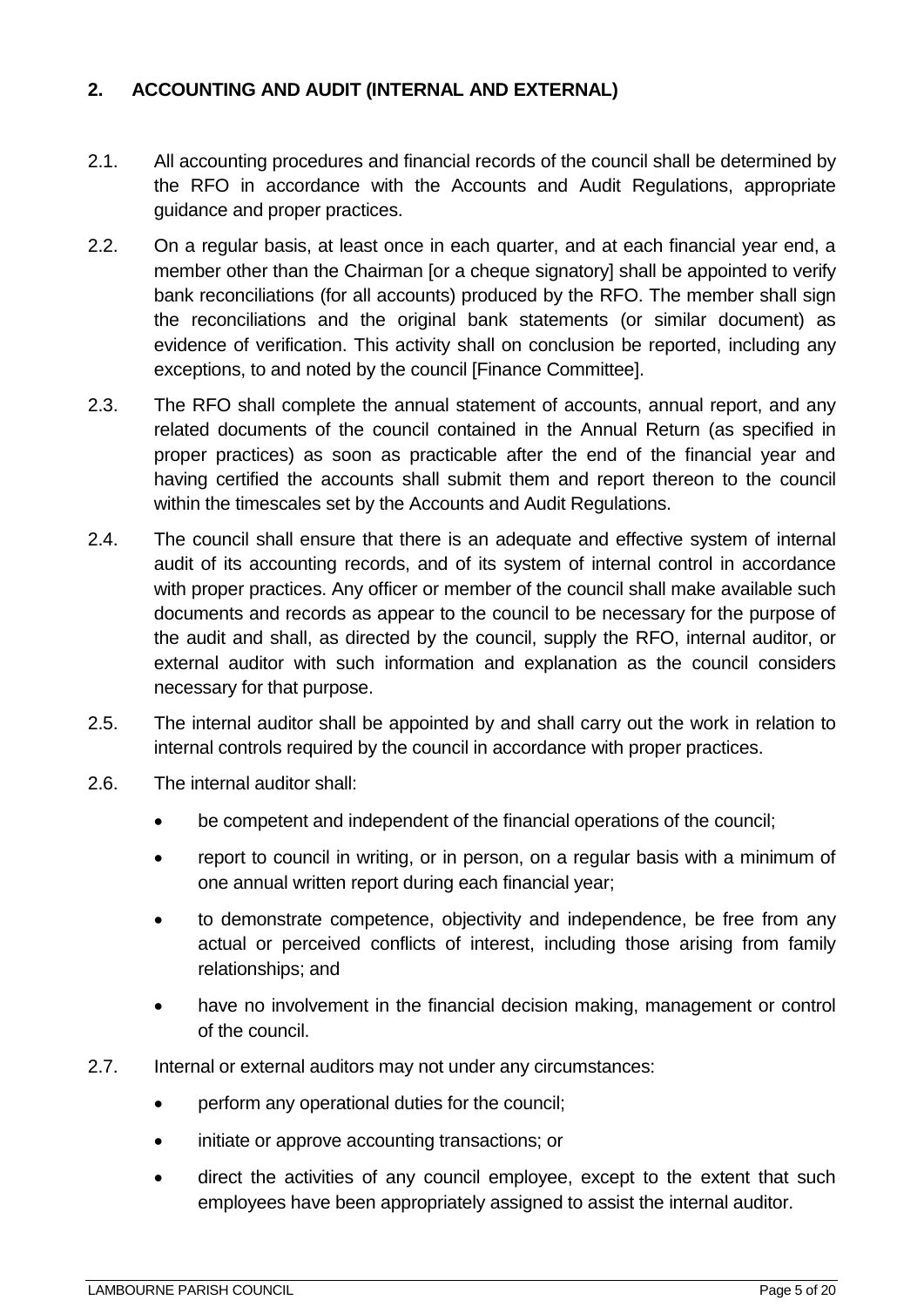- 2.8. For the avoidance of doubt, in relation to internal audit the terms 'independent' and 'independence' shall have the same meaning as is described in proper practices.
- 2.9. The RFO shall make arrangements for the exercise of electors' rights in relation to the accounts including the opportunity to inspect the accounts, books, and vouchers and display or publish any notices and statements of account required by Audit Commission Act 1998, or any superseding legislation, and the Accounts and Audit Regulations.
- 2.10. The RFO shall, without undue delay, bring to the attention of all councillors any correspondence or report from internal or external auditors.

# <span id="page-5-0"></span>**3. ANNUAL ESTIMATES (BUDGET) AND FORWARD PLANNING**

- 3.1. [Each committee (if any) shall review its three year forecast of revenue and capital receipts and payments. Having regard to the forecast, it shall thereafter formulate and submit proposals for the following financial year to the council not later than the end of [November] each year including any proposals for revising the forecast].
- 3.2. The RFO must each year, by no later than December, prepare detailed estimates of all receipts and payments including the use of reserves and all sources of funding for the following financial year in the form of a budget to be considered by the [relevant committee and the] council.
- 3.3. The council shall consider annual budget proposals in relation to the council's three year forecast of revenue and capital receipts and payments including recommendations for the use of reserves and sources of funding and update the forecast accordingly.
- 3.4. The council shall fix the precept (council tax requirement), and relevant basic amount of council tax to be levied for the ensuing financial year not later than by the end of January each year. The RFO shall issue the precept to the billing authority and shall supply each member with a copy of the approved annual budget.
- 3.5. The approved annual budget shall form the basis of financial control for the ensuing year.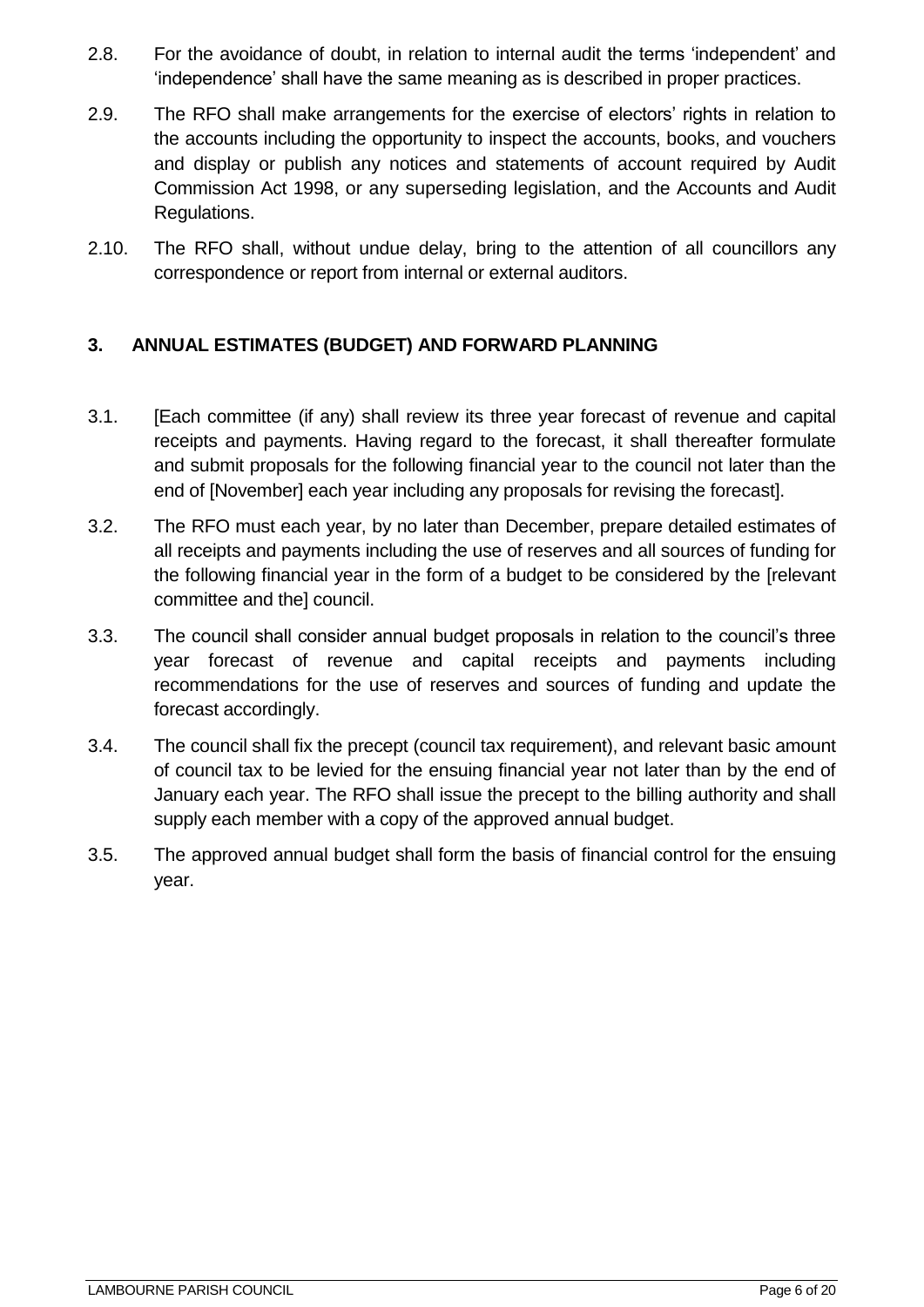## <span id="page-6-0"></span>**4. BUDGETARY CONTROL AND AUTHORITY TO SPEND**

- 4.1. Expenditure on revenue items may be authorised up to the amounts included for that class of expenditure in the approved budget. This authority is to be determined by:
	- the council for all items over £5,000
	- a duly delegated committee of the council for items over £500; or
	- the Clerk, in conjunction with Chairman of Council or Chairman of the appropriate committee, for any items below £500.

Such authority is to be evidenced by a minute or by an authorisation slip duly signed by the Clerk, and where necessary also by the appropriate Chairman.

Contracts may not be disaggregated to avoid controls imposed by these regulations.

- 4.2. No expenditure may be authorised that will exceed the amount provided in the revenue budget for that class of expenditure other than by resolution of the council, or duly delegated committee. During the budget year and with the approval of council having considered fully the implications for public services, unspent and available amounts may be moved to other budget headings or to an earmarked reserve as appropriate ('virement').
- 4.3. Unspent provisions in the revenue or capital budgets for completed projects shall not be carried forward to a subsequent year.
- 4.4. The salary budgets are to be reviewed at least annually in October for the following financial year and such review shall be evidenced by a hard copy schedule signed by the Clerk and the Chairman of Council or relevant committee. The RFO will inform committees of any changes impacting on their budget requirement for the coming year in good time.
- 4.5. In cases of extreme risk to the delivery of council services, the clerk may authorise revenue expenditure on behalf of the council which in the clerk's judgement it is necessary to carry out. Such expenditure includes repair, replacement or other work, whether or not there is any budgetary provision for the expenditure, subject to a limit of £600. The Clerk shall report such action to the chairman as soon as possible and to the council as soon as practicable thereafter.
- 4.6. No expenditure shall be authorised in relation to any capital project and no contract entered into or tender accepted involving capital expenditure unless the council is satisfied that the necessary funds are available and the requisite borrowing approval has been obtained.
- 4.7. All capital works shall be administered in accordance with the council's standing orders and financial regulations relating to contracts.
- 4.8. The RFO shall regularly provide the council with a statement of receipts and payments to date under each head of the budgets, comparing actual expenditure to the appropriate date against that planned as shown in the budget. These statements are to be prepared at least at the end of each financial quarter and shall show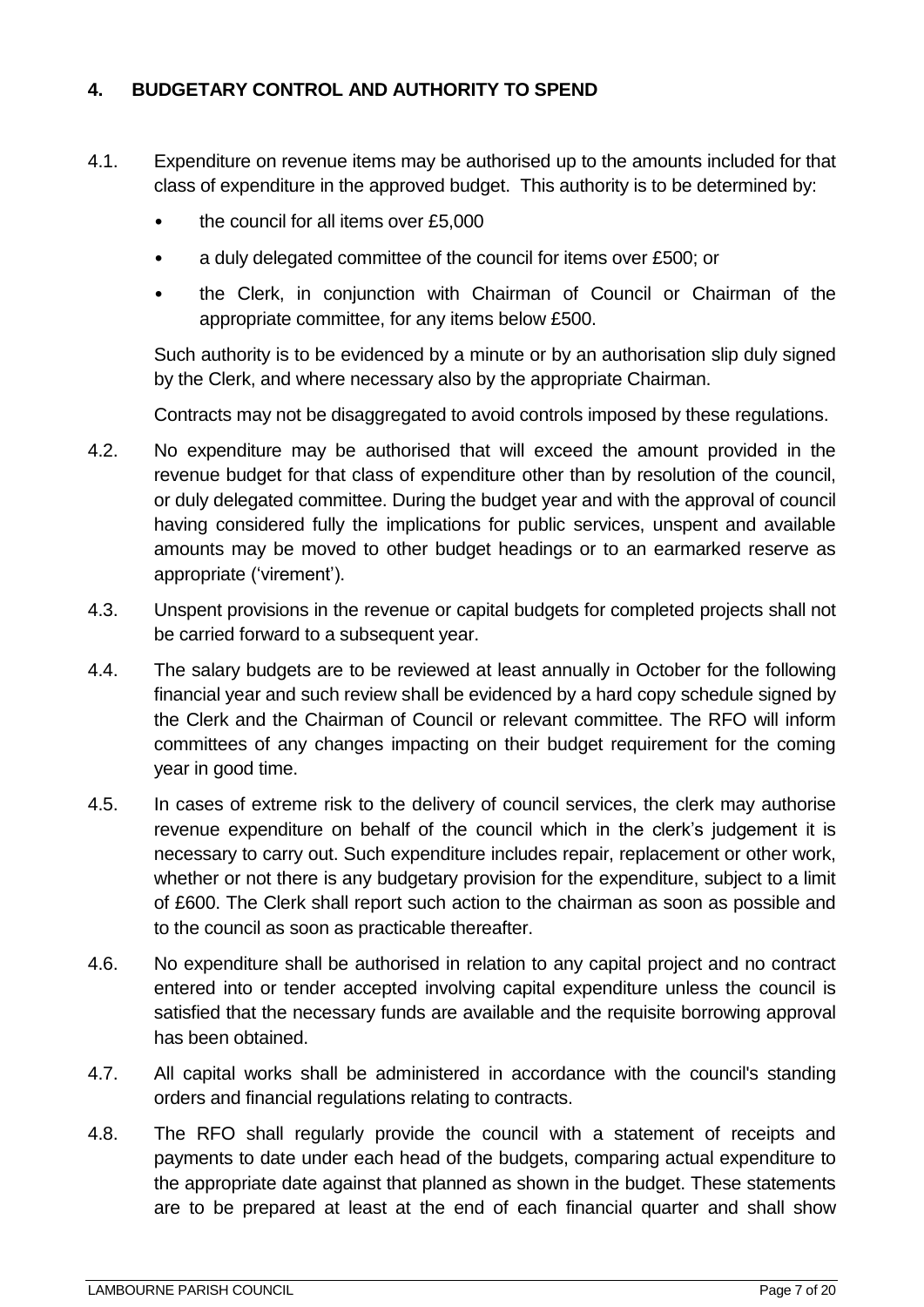explanations of material variances. For this purpose "material" shall be in excess of £200 or 15% of the budget.

4.9. Changes in earmarked reserves shall be approved by council as part of the budgetary control process.

## <span id="page-7-0"></span>**5. BANKING ARRANGEMENTS AND AUTHORISATION OF PAYMENTS**

- 5.1. The council's banking arrangements, including the bank mandate, shall be made by the RFO and approved by the council; banking arrangements may not be delegated to a committee. They shall be regularly reviewed for safety and efficiency. [The council shall seek credit references in respect of members or employees who act as signatories].
- 5.2. The RFO shall prepare a schedule of payments requiring authorisation, forming part of the Agenda for the Meeting and, together with the relevant invoices, present the schedule to council [or finance committee]. The council / committee shall review the schedule for compliance and, having satisfied itself shall authorise payment by a resolution of the council [or finance committee]. The approved schedule shall be ruled off and initialled by the Chairman of the Meeting. A detailed list of all payments shall be disclosed within or as an attachment to the minutes of the meeting at which payment was authorised. Personal payments (including salaries, wages, expenses and any payment made in relation to the termination of a contract of employment) may be summarised to remove public access to any personal information.
- 5.3. All invoices for payment shall be examined, verified and certified by the RFO to confirm that the work, goods or services to which each invoice relates has been received, carried out, examined and represents expenditure previously approved by the council.
- 5.4. The RFO shall examine invoices for arithmetical accuracy and analyse them to the appropriate expenditure heading. The RFO shall take all steps to pay all invoices submitted, and which are in order, at the next available council [or Finance Committee] meeting.
- 5.5. The Clerk and RFO shall have delegated authority to authorise the payment of items only in the following circumstances:
	- a) If a payment is necessary to avoid a charge to interest under the Late Payment of Commercial Debts (Interest) Act 1998, and the due date for payment is before the next scheduled Meeting of council, where the Clerk and RFO certify that there is no dispute or other reason to delay payment, provided that a list of such payments shall be submitted to the next appropriate meeting of council [or finance committee];
	- b) An expenditure item authorised under 5.6 below (continuing contracts and obligations) provided that a list of such payments shall be submitted to the next appropriate meeting of council [or finance committee]; or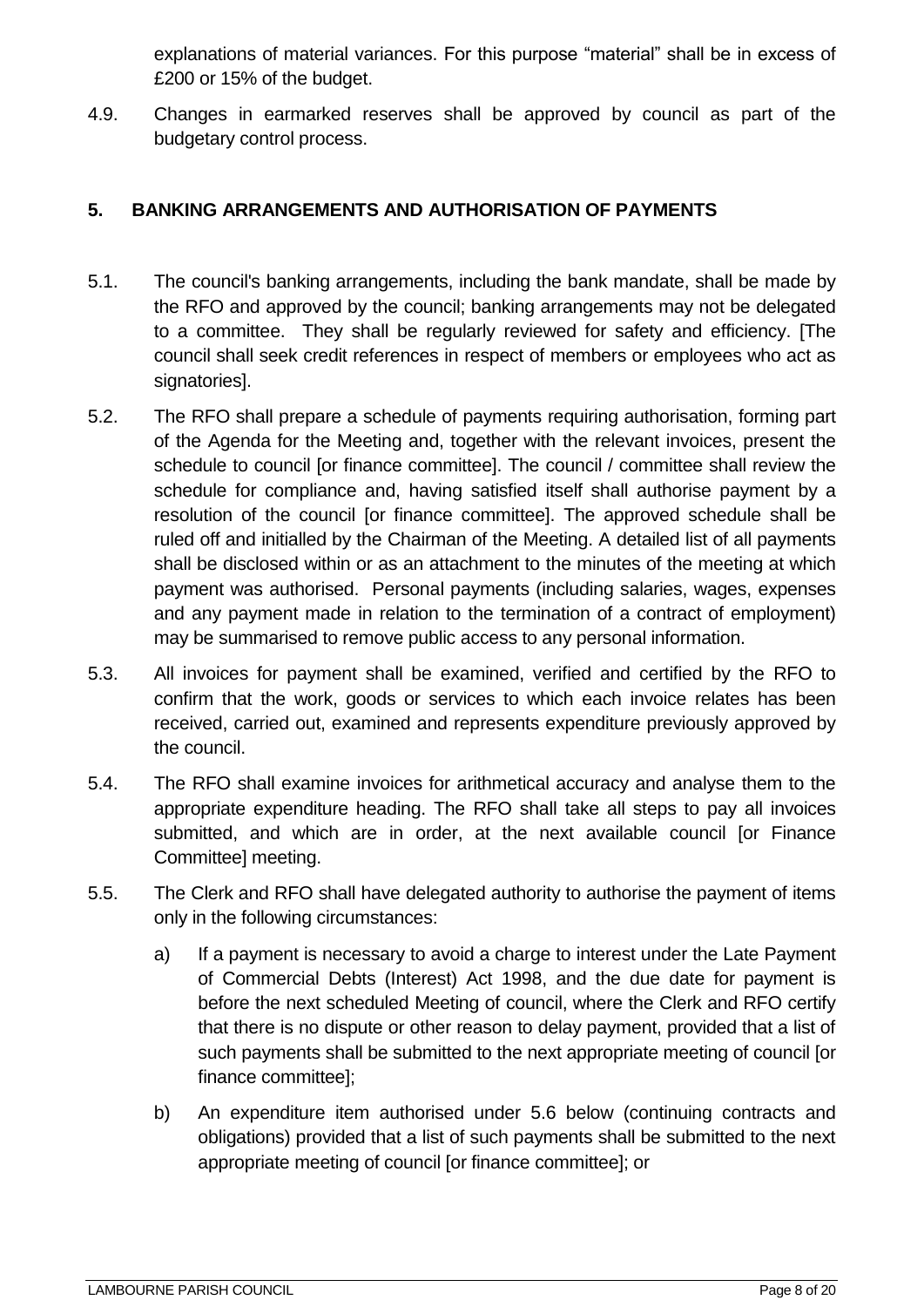- c) fund transfers within the councils banking arrangements up to the sum of £10,000, provided that a list of such payments shall be submitted to the next appropriate meeting of council [or finance committee].
- 5.6. For each financial year the Clerk and RFO shall draw up a list of due payments which arise on a regular basis as the result of a continuing contract, statutory duty, or obligation (such as but not exclusively, Salaries, PAYE and NI, Superannuation Fund and regular maintenance contracts and the like for which council [,or a duly authorised committee,] may authorise payment for the year provided that the requirements of regulation 4.1 (Budgetary Controls) are adhered to, provided also that a list of such payments shall be submitted to the next appropriate meeting of council [or Finance Committee].
- 5.7. A record of regular payments made under 5.6 above shall be drawn up and be signed by two members on each and every occasion when payment is authorised thus controlling the risk of duplicated payments being authorised and / or made.
- 5.8. In respect of grants a duly authorised committee shall approve expenditure within any limits set by council and in accordance with any policy statement approved by council. Any Revenue or Capital Grant in excess of £5,000 shall before payment, be subject to ratification by resolution of the council.
- 5.9. Members are subject to the Code of Conduct that has been adopted by the council and shall comply with the Code and Standing Orders when a decision to authorise or instruct payment is made in respect of a matter in which they have a disclosable pecuniary or other interest, unless a dispensation has been granted.
- 5.10. The council will aim to rotate the duties of members in these Regulations so that onerous duties are shared out as evenly as possible over time.
- 5.11. Any changes in the recorded details of suppliers, such as bank account records, shall be approved in writing by a Member.

# <span id="page-8-0"></span>**6. INSTRUCTIONS FOR THE MAKING OF PAYMENTS**

- 6.1. The council will make safe and efficient arrangements for the making of its payments.
- 6.2. Following authorisation under Financial Regulation 5 above, the council, a duly delegated committee or, if so delegated, the Clerk or RFO shall give instruction that a payment shall be made.
- 6.3. All payments shall be effected by cheque or other instructions to the council's bankers, or otherwise, in accordance with a resolution of council [or duly delegated committee].
- 6.4. Cheques or orders for payment drawn on the bank account in accordance with the schedule as presented to council or committee shall be signed by two members of council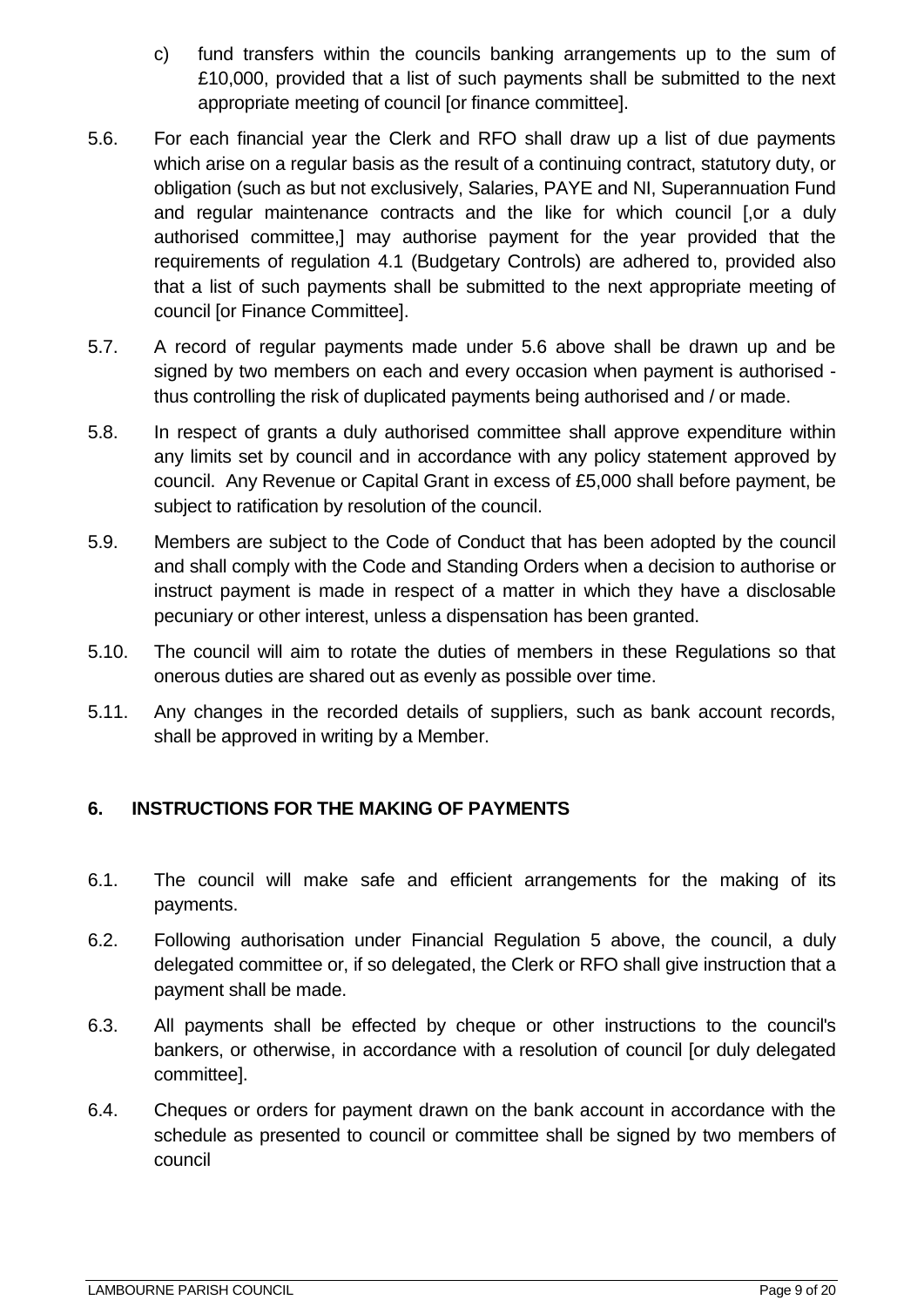in accordance with a resolution instructing that payment. If a member who is also a bank signatory has declared a disclosable pecuniary interest, or has any other interest, in the matter in respect of which the payment is being made, that councillor shall be required to consider Standing Orders, and thereby determine whether it is appropriate and / or permissible to be a signatory to the transaction in question.

- 6.5. To indicate agreement of the details shown on the cheque or order for payment with the counterfoil and the invoice or similar documentation, the signatories shall each also initial the cheque counterfoil.
- 6.6. Cheques or orders for payment shall not normally be presented for signature other than at a council or committee meeting (including immediately before or after such a meeting). Any signatures obtained away from such meetings shall be reported to the council [or Finance Committee] at the next convenient meeting.
- 6.7. If thought appropriate by the council, payment for utility supplies (energy, telephone and water) and any National Non-Domestic Rates may be made by variable direct debit provided that the instructions are signed by two members and any payments are reported to council as made. The approval of the use of a variable direct debit shall be renewed by resolution of the council at least every two years.
- 6.8. If thought appropriate by the council, payment for certain items (principally salaries) may be made by banker's standing order provided that the instructions are signed, or otherwise evidenced by two members are retained and any payments are reported to council as made. The approval of the use of a banker's standing order shall be renewed by resolution of the council at least every two years.
- 6.9. If thought appropriate by the council, payment for certain items may be made by BACS or CHAPS methods provided that the instructions for each payment are signed, or otherwise evidenced, by two authorised bank signatories are retained and any payments are reported to council as made. The approval of the use of BACS or CHAPS shall be renewed by resolution of the council at least every two years.
- 6.10. If thought appropriate by the council payment for certain items may be made by internet banking transfer provided evidence is retained showing which members approved the payment.
- 6.11. Where a computer requires use of a personal identification number (PIN) or other password(s), for access to the council's records on that computer, a note shall be made of the PIN and Passwords and shall be handed to and retained by the Chairman of Council in a sealed dated envelope. This envelope may not be opened other than in the presence of two other councillors. After the envelope has been opened, in any circumstances, the PIN and / or passwords shall be changed as soon as practicable. The fact that the sealed envelope has been opened, in whatever circumstances, shall be reported to all members immediately and formally to the next available meeting of the council. This will not be required for a member's personal computer used only for remote authorisation of bank payments.
- 6.12. No employee or councillor shall disclose any PIN or password, relevant to the working of the council or its bank accounts, to any person not authorised in writing by the council or a duly delegated committee.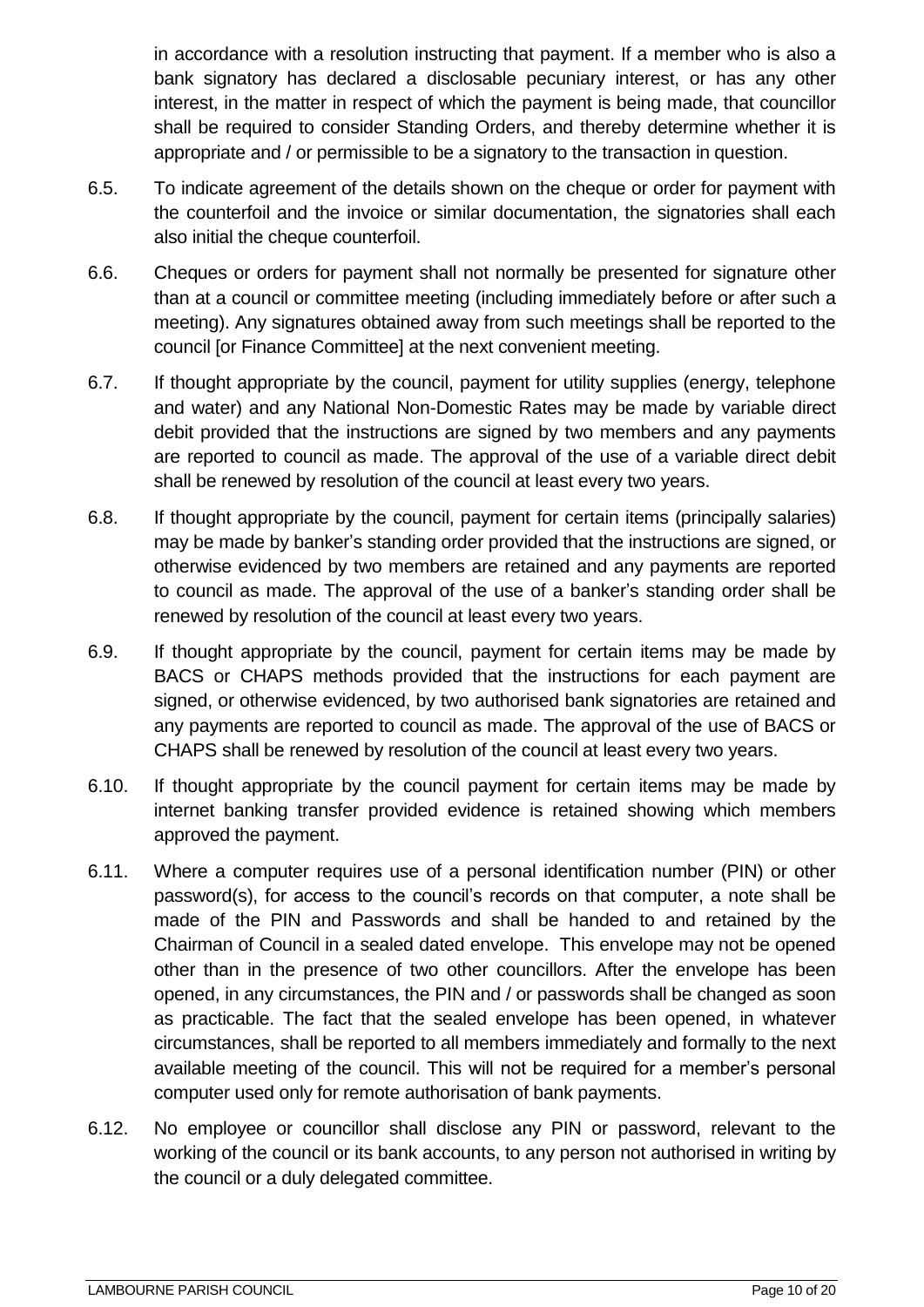- 6.13. Regular back-up copies of the records on any computer shall be made and shall be stored securely away from the computer in question, and preferably off site.
- 6.14. The council, and any members using computers for the council's financial business, shall ensure that anti-virus, anti-spyware and firewall, software with automatic updates, together with a high level of security, is used.
- 6.15. Where internet banking arrangements are made with any bank, the Clerk [RFO] shall be appointed as the Service Administrator. The bank mandate approved by the council shall identify a number of councillors who will be authorised to approve transactions on those accounts. The bank mandate will state clearly the amounts of payments that can be instructed by the use of the Service Administrator alone, or by the Service Administrator with a stated number of approvals.
- 6.16. Access to any internet banking accounts will be directly to the access page (which may be saved under "favourites"), and not through a search engine or e-mail link. Remembered or saved passwords facilities must not be used on any computer used for council banking work. Breach of this Regulation will be treated as a very serious matter under these regulations.
- 6.17. Changes to account details for suppliers, which are used for internet banking may only be changed on written hard copy notification by the supplier and supported by hard copy authority for change signed by [two of] the Clerk [the RFO][a member]. A programme of regular checks of standing data with suppliers will be followed.
- 6.18. Any Debit Card issued for use will be specifically restricted to the Clerk [and the RFO] and will also be restricted to a single transaction maximum value of £500]unless authorised by council or finance committee in writing before any order is placed.
- 6.19. A pre-paid debit card may be issued to employees with varying limits. These limits will be set by the council [Finance Committee]. Transactions and purchases made will be reported to the [council] [relevant committee] and authority for topping-up shall be at the discretion of the [council] [relevant committee].
- 6.20. Any corporate credit card or trade card account opened by the council will be specifically restricted to use by the Clerk [and RFO] and shall be subject to automatic payment in full at each month-end. Personal credit or debit cards of members or staff shall not be used under any circumstances.
- 6.21. The council will not maintain any form of cash float. All cash received must be banked intact. Any payments made in cash by the Clerk [or RFO] (for example for postage or minor stationery items) shall be refunded on a regular basis, at least quarterly.

*OR* 

6.22. [The RFO may provide petty cash to officers for the purpose of defraying operational and other expenses. Vouchers for payments made shall be forwarded to the RFO with a claim for reimbursement.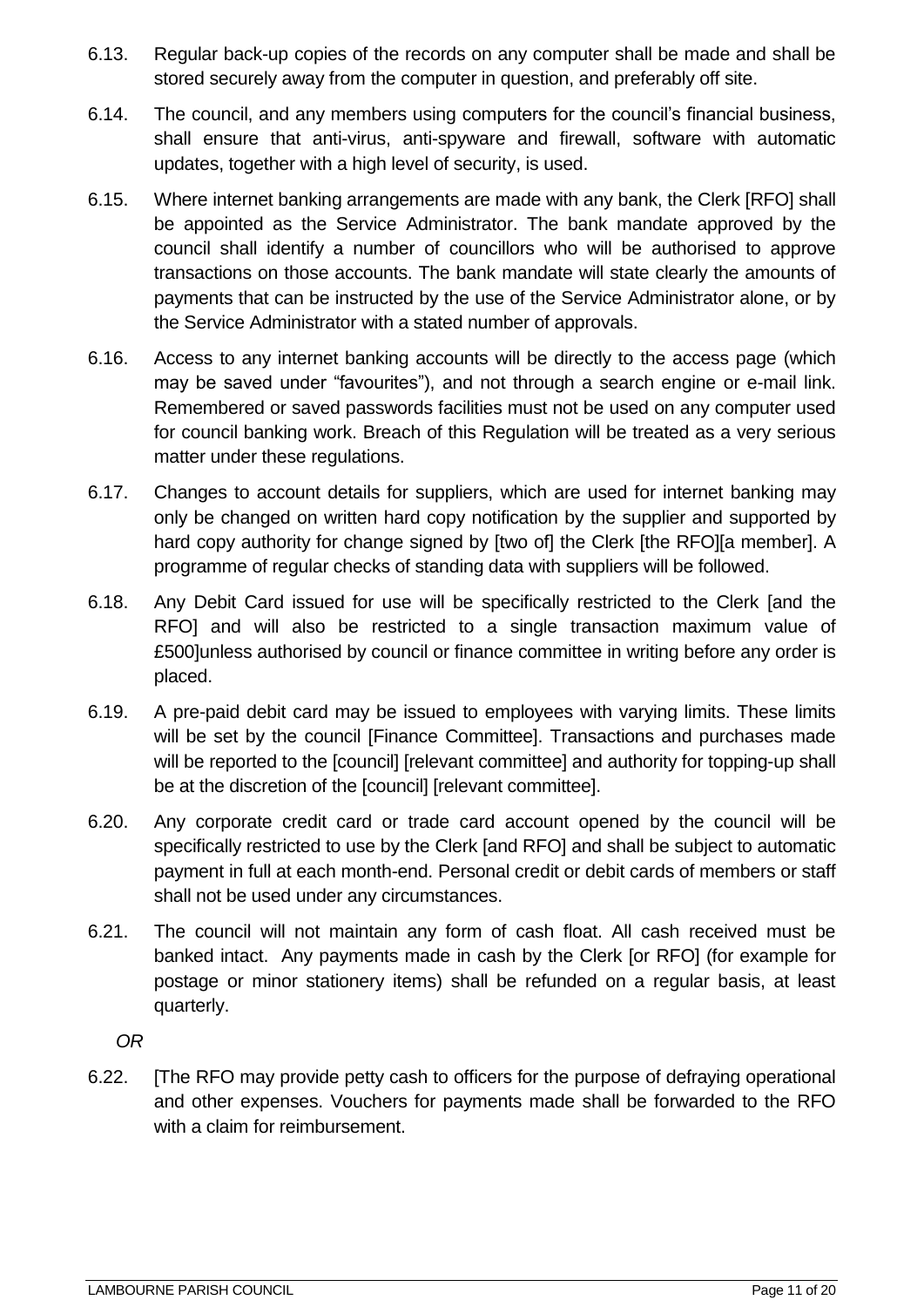- a) The RFO shall maintain a petty cash float of £250 for the purpose of defraying operational and other expenses. Vouchers for payments made from petty cash shall be kept to substantiate the payment.
- b) Income received must not be paid into the petty cash float but must be separately banked, as provided elsewhere in these regulations.
- c) Payments to maintain the petty cash float shall be shown separately on the schedule of payments presented to council under 5.2 above. ]

## <span id="page-11-0"></span>**7. PAYMENT OF SALARIES**

- 7.1. As an employer, the council shall make arrangements to meet fully the statutory requirements placed on all employers by PAYE and National Insurance legislation. The payment of all salaries shall be made in accordance with payroll records and the rules of PAYE and National Insurance currently operating, and salary rates shall be as agreed by council, or duly delegated committee.
- 7.2. Payment of salaries and payment of deductions from salary such as may be required to be made for tax, national insurance and pension contributions, or similar statutory or discretionary deductions must be made in accordance with the payroll records and on the appropriate dates stipulated in employment contracts, provided that each payment is reported to the next available council meeting, as set out in these regulations above.
- 7.3. No changes shall be made to any employee's pay, emoluments, or terms and conditions of employment without the prior consent of the [council] [relevant committee].
- 7.4. Each and every payment to employees of net salary and to the appropriate creditor of the statutory and discretionary deductions shall be recorded in a separate confidential record (confidential cash book). This confidential record is not open to inspection or review (under the Freedom of Information Act 2000 or otherwise) other than:
	- a) by any councillor who can demonstrate a need to know;
	- b) by the internal auditor:
	- c) by the external auditor; or
	- d) by any person authorised under Audit Commission Act 1998, or any superseding legislation.
- 7.5. The total of such payments in each calendar month shall be reported with all other payments as made as may be required under these Financial Regulations, to ensure that only payments due for the period have actually been paid.
- 7.6. An effective system of personal performance management should be maintained for the senior officers.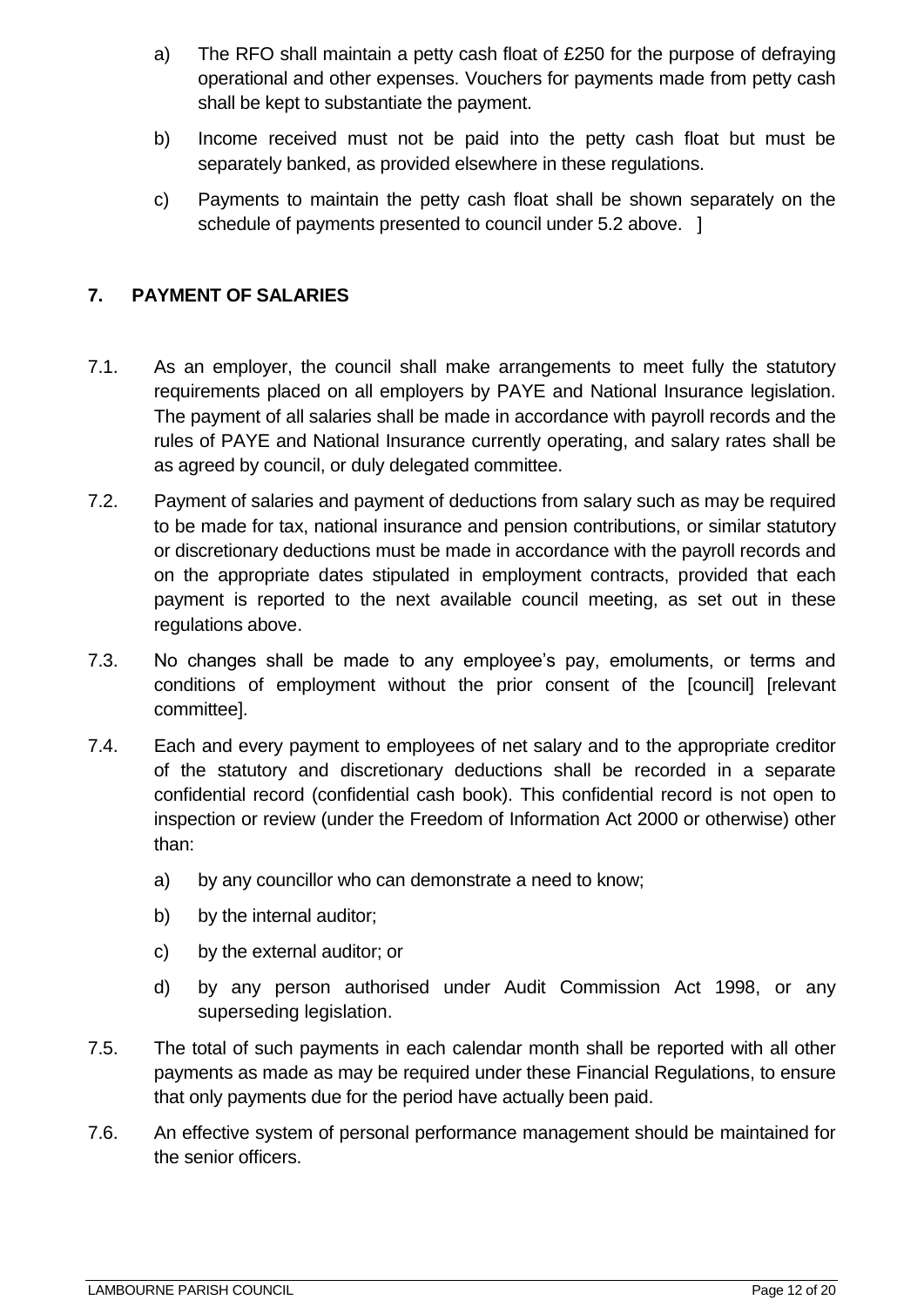- 7.7. Any termination payments shall be supported by a clear business case and reported to the council. Termination payments shall only be authorised by council.
- 7.8. Before employing interim staff the council must consider a full business case.

## <span id="page-12-0"></span>**8. LOANS AND INVESTMENTS**

- 8.1. All borrowings shall be effected in the name of the council, after obtaining any necessary borrowing approval. Any application for borrowing approval shall be approved by Council as to terms and purpose. The application for borrowing approval, and subsequent arrangements for the loan shall only be approved by full council.
- 8.2. Any financial arrangement which does not require formal borrowing approval from the Secretary of State/Welsh Assembly Government (such as Hire Purchase or Leasing of tangible assets) shall be subject to approval by the full council. In each case a report in writing shall be provided to council in respect of value for money for the proposed transaction.
- 8.3. The council will arrange with the council's banks and investment providers for the sending of a copy of each statement of account to the Chairman of the council at the same time as one is issued to the Clerk or RFO.
- 8.4. All loans and investments shall be negotiated in the name of the council and shall be for a set period in accordance with council policy.
- 8.5. The council shall consider the need for an Investment Strategy and Policy which, if drawn up, shall be in accordance with relevant regulations, proper practices and guidance. Any Strategy and Policy shall be reviewed by the council at least annually.
- 8.6. All investments of money under the control of the council shall be in the name of the council.
- 8.7. All investment certificates and other documents relating thereto shall be retained in the custody of the RFO.
- 8.8. Payments in respect of short term or long term investments, including transfers between bank accounts held in the same bank, or branch, shall be made in accordance with Regulation 5 (Authorisation of payments) and Regulation 6 (Instructions for payments).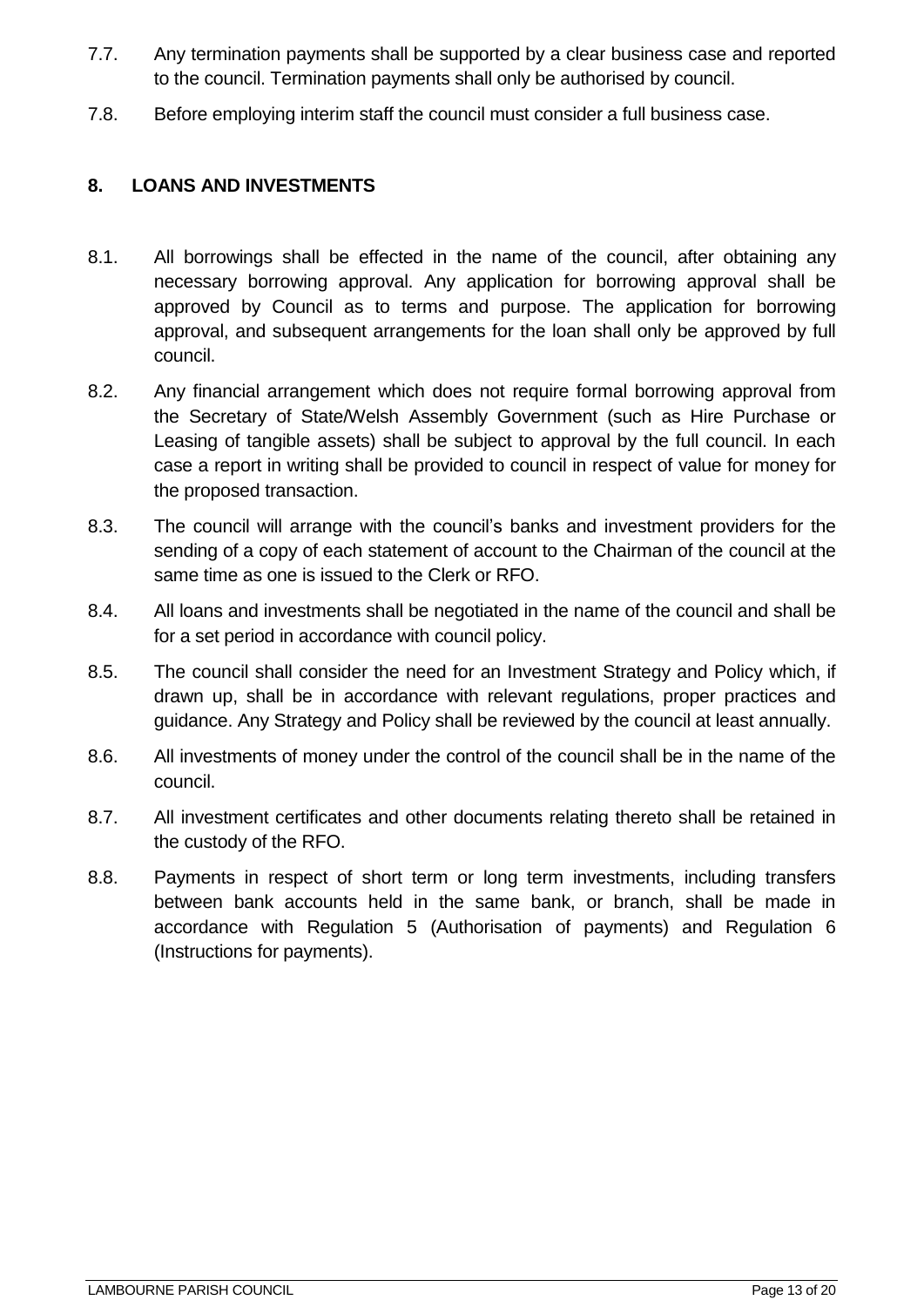## <span id="page-13-0"></span>**9. INCOME**

- 9.1. The collection of all sums due to the council shall be the responsibility of and under the supervision of the RFO.
- 9.2. Particulars of all charges to be made for work done, services rendered or goods supplied shall be agreed annually by the council, notified to the RFO and the RFO shall be responsible for the collection of all accounts due to the council.
- 9.3. The council will review all fees and charges at least annually, following a report of the Clerk.
- 9.4. Any sums found to be irrecoverable and any bad debts shall be reported to the council and shall be written off in the year.
- 9.5. All sums received on behalf of the council shall be banked intact as directed by the RFO. In all cases, all receipts shall be deposited with the council's bankers with such frequency as the RFO considers necessary.
- 9.6. The origin of each receipt shall be entered on the paying-in slip.
- 9.7. Personal cheques shall not be cashed out of money held on behalf of the council.
- 9.8. The RFO shall promptly complete any VAT Return that is required. Any repayment claim due in accordance with VAT Act 1994 section 33 shall be made at least annually coinciding with the financial year end.
- 9.9. Where any significant sums of cash are regularly received by the council, the RFO shall take such steps as are agreed by the council to ensure that more than one person is present when the cash is counted in the first instance, that there is a reconciliation to some form of control such as ticket issues, and that appropriate care is taken in the security and safety of individuals banking such cash.
- 9.10. [Any income arising which is the property of a charitable trust shall be paid into a charitable bank account. Instructions for the payment of funds due from the charitable trust to the council (to meet expenditure already incurred by the authority) will be given by the Managing Trustees of the charity meeting separately from any council meeting (see also Regulation 16 below) ].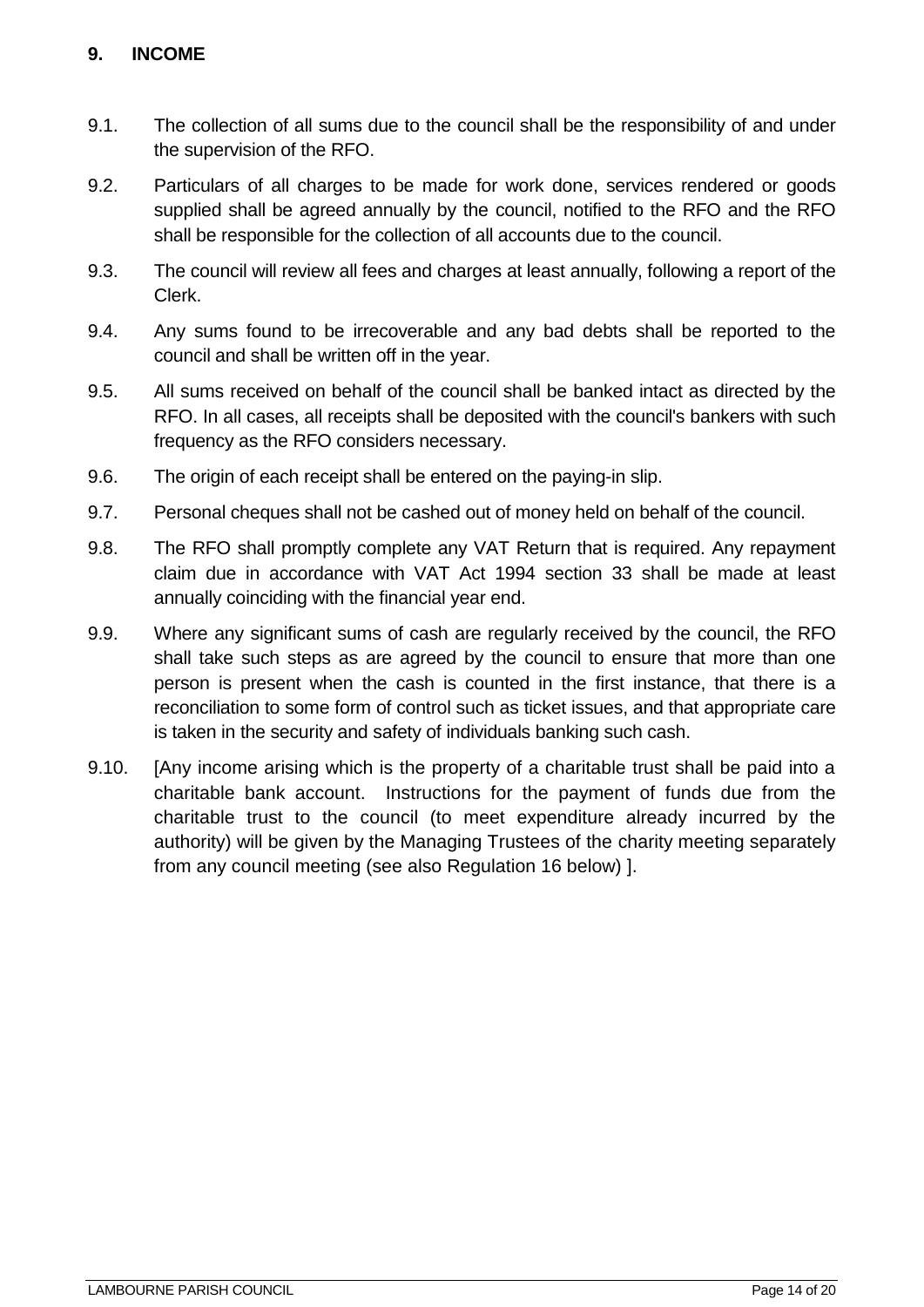## <span id="page-14-0"></span>**10. ORDERS FOR WORK, GOODS AND SERVICES**

- 10.1. An official order or letter shall be issued for all work, goods and services unless a formal contract is to be prepared or an official order would be inappropriate. Copies of orders shall be retained.
- 10.2. Order books shall be controlled by the RFO.
- 10.3. All members and officers are responsible for obtaining value for money at all times. An officer issuing an official order shall ensure as far as reasonable and practicable that the best available terms are obtained in respect of each transaction, usually by obtaining three or more quotations or estimates from appropriate suppliers, subject to any *de minimis* provisions in Regulation 11.1 below.
- 10.4. A member may not issue an official order or make any contract on behalf of the council.
- 10.5. The RFO shall verify the lawful nature of any proposed purchase before the issue of any order, and in the case of new or infrequent purchases or payments, the RFO shall ensure that the statutory authority shall be reported to the meeting at which the order is approved so that the minutes can record the power being used.

## <span id="page-14-1"></span>**11. CONTRACTS**

- 11.1. Procedures as to contracts are laid down as follows:
	- a. Every contract shall comply with these financial regulations, and no exceptions shall be made otherwise than in an emergency provided that this regulation need not apply to contracts which relate to items (i) to (vi) below:
		- i. for the supply of gas, electricity, water, sewerage and telephone services;
		- ii. for specialist services such as are provided by solicitors, accountants, surveyors and planning consultants;
		- iii. for work to be executed or goods or materials to be supplied which consist of repairs to or parts for existing machinery or equipment or plant;
		- iv. for work to be executed or goods or materials to be supplied which constitute an extension of an existing contract by the council;
		- v. for additional audit work of the external auditor up to an estimated value of £500 (in excess of this sum the Clerk and RFO shall act after consultation with the Chairman and Vice Chairman of council); and
		- vi. for goods or materials proposed to be purchased which are proprietary articles and / or are only sold at a fixed price.
	- b. Where it is intended to enter into a contract exceeding [£60,000] in value for the supply of goods or materials or for the execution of works or specialist services other than such goods, materials, works or specialist services as are excepted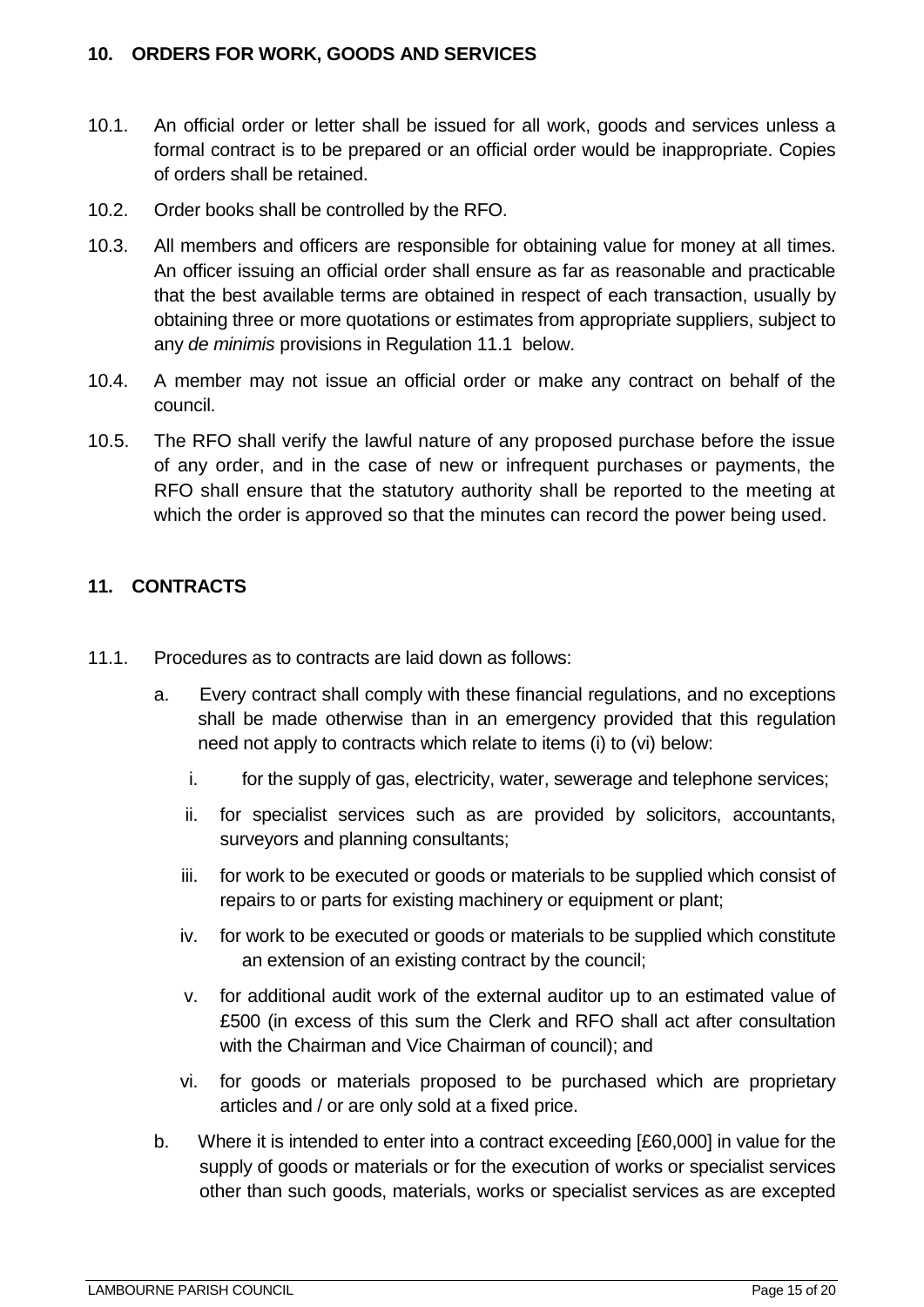as set out in paragraph (a) the Clerk shall invite tenders from at least three firms to be taken from the appropriate approved list.

- c. When applications are made to waive financial regulations relating to contracts to enable a price to be negotiated without competition the reason shall be embodied in a recommendation to the council.
- d. Such invitation to tender shall state the general nature of the intended contract and the Clerk shall obtain the necessary technical assistance to prepare a specification in appropriate cases. The invitation shall in addition state that tenders must be addressed to the Clerk in the ordinary course of post. Each tendering firm shall be supplied with a specifically marked envelope in which the tender is to be sealed and remain sealed until the prescribed date for opening tenders for that contract.
- e. All sealed tenders shall be opened at the same time on the prescribed date by the Clerk in the presence of at least one member of council.
- f. If less than three tenders are received for contracts above £60,000 or if all the tenders are identical the council may make such arrangements as it thinks fit for procuring the goods or materials or executing the works.
- g. Any invitation to tender issued under this regulation shall be subject to Standing Orders, and shall refer to the terms of the Bribery Act 2010.
- h. When it is to enter into a contract of less than £60,000 in value for the supply of goods or materials or for the execution of works or specialist services other than such goods, materials, works or specialist services as are excepted as set out in paragraph (a) the Clerk or RFO shall strive to obtain 3 quotations (priced descriptions of the proposed supply); where the value is below £3,000 and above £100 the Clerk or RFO shall strive to obtain 3 estimates. Otherwise, Regulation 10 (3) above shall apply.
	- i. The council shall not be obliged to accept the lowest or any tender, quote or estimate.
	- j. Should it occur that the council, or duly delegated committee, does not accept any tender, quote or estimate, the work is not allocated and the council requires further pricing, provided that the specification does not change, no person shall be permitted to submit a later tender, estimate or quote who was present when the original decision making process was being undertaken.
	- k. The European Union Procurement Directive shall apply and the terms of the Public Contracts Regulations 2006 and the Utilities Contracts Regulations 2006 including thresholds shall be followed.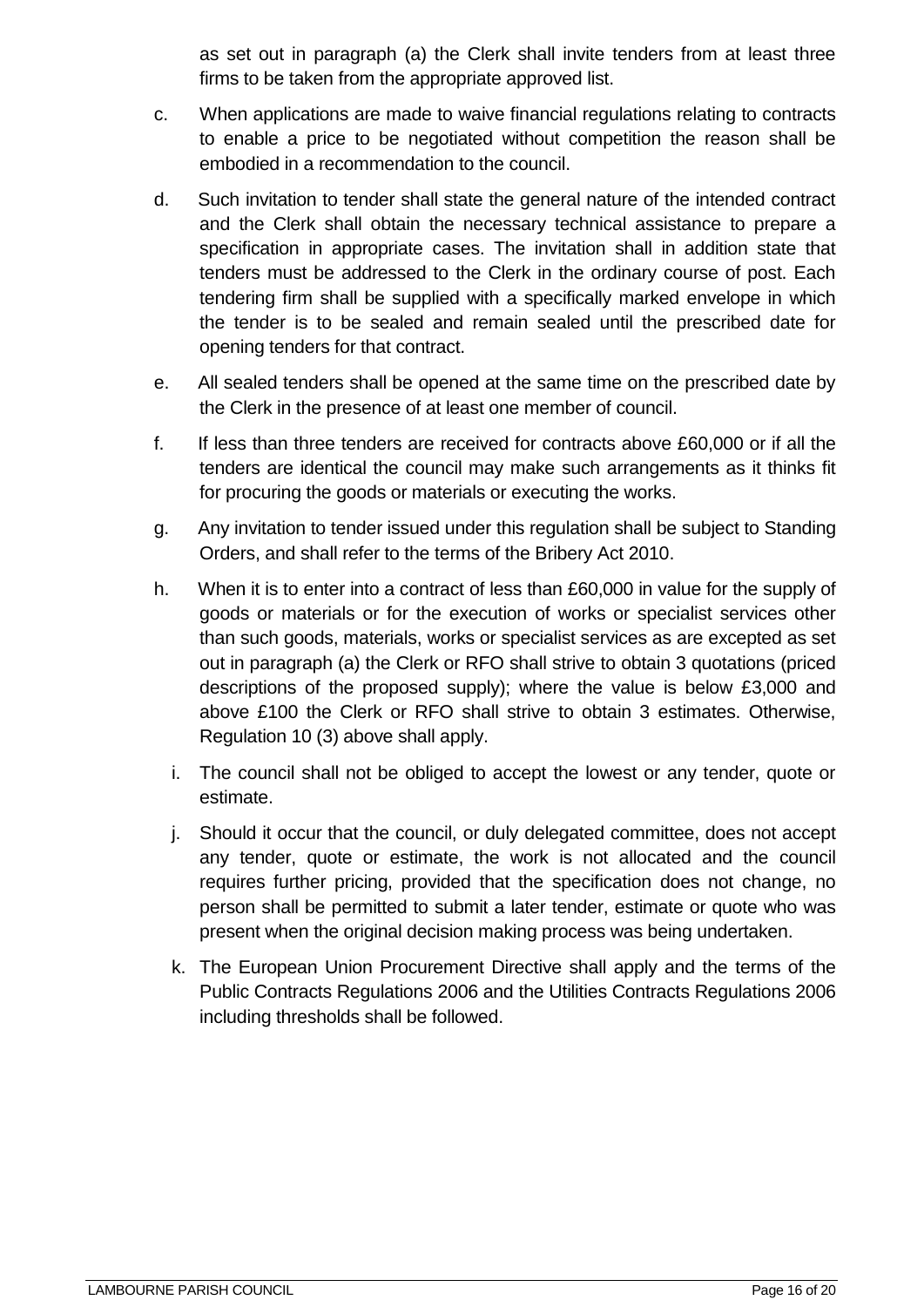## <span id="page-16-0"></span>**12. [PAYMENTS UNDER CONTRACTS FOR BUILDING OR OTHER CONSTRUCTION WORKS**

- 12.1. Payments on account of the contract sum shall be made within the time specified in the contract by the RFO upon authorised certificates of the architect or other consultants engaged to supervise the contract (subject to any percentage withholding as may be agreed in the particular contract).
- 12.2. Where contracts provide for payment by instalments the RFO shall maintain a record of all such payments. In any case where it is estimated that the total cost of work carried out under a contract, excluding agreed variations, will exceed the contract sum of 5% or more a report shall be submitted to the council.
- 12.3. Any variation to a contract or addition to or omission from a contract must be approved by the council and Clerk to the contractor in writing, the council being informed where the final cost is likely to exceed the financial provision.]

## <span id="page-16-1"></span>**13. STORES AND EQUIPMENT**

- 13.1. The officer in charge of each section shall be responsible for the care and custody of stores and equipment in that section.
- 13.2. Delivery notes shall be obtained in respect of all goods received into store or otherwise delivered and goods must be checked as to order and quality at the time delivery is made.
- 13.3. Stocks shall be kept at the minimum levels consistent with operational requirements.
- 13.4. The RFO shall be responsible for periodic checks of stocks and stores at least annually.]

# <span id="page-16-2"></span>**14. ASSETS, PROPERTIES AND ESTATES**

- 14.1. The Clerk shall make appropriate arrangements for the custody of all title deeds and Land Registry Certificates of properties held by the council. The RFO shall ensure a record is maintained of all properties held by the council, recording the location, extent, plan, reference, purchase details, nature of the interest, tenancies granted, rents payable and purpose for which held in accordance with Accounts and Audit Regulations.
- 14.2. No tangible moveable property shall be purchased or otherwise acquired, sold, leased or otherwise disposed of, without the authority of the council, together with any other consents required by law, save where the estimated value of any one item of tangible movable property does not exceed £250.
- 14.3. No real property (interests in land) shall be sold, leased or otherwise disposed of without the authority of the council, together with any other consents required by law,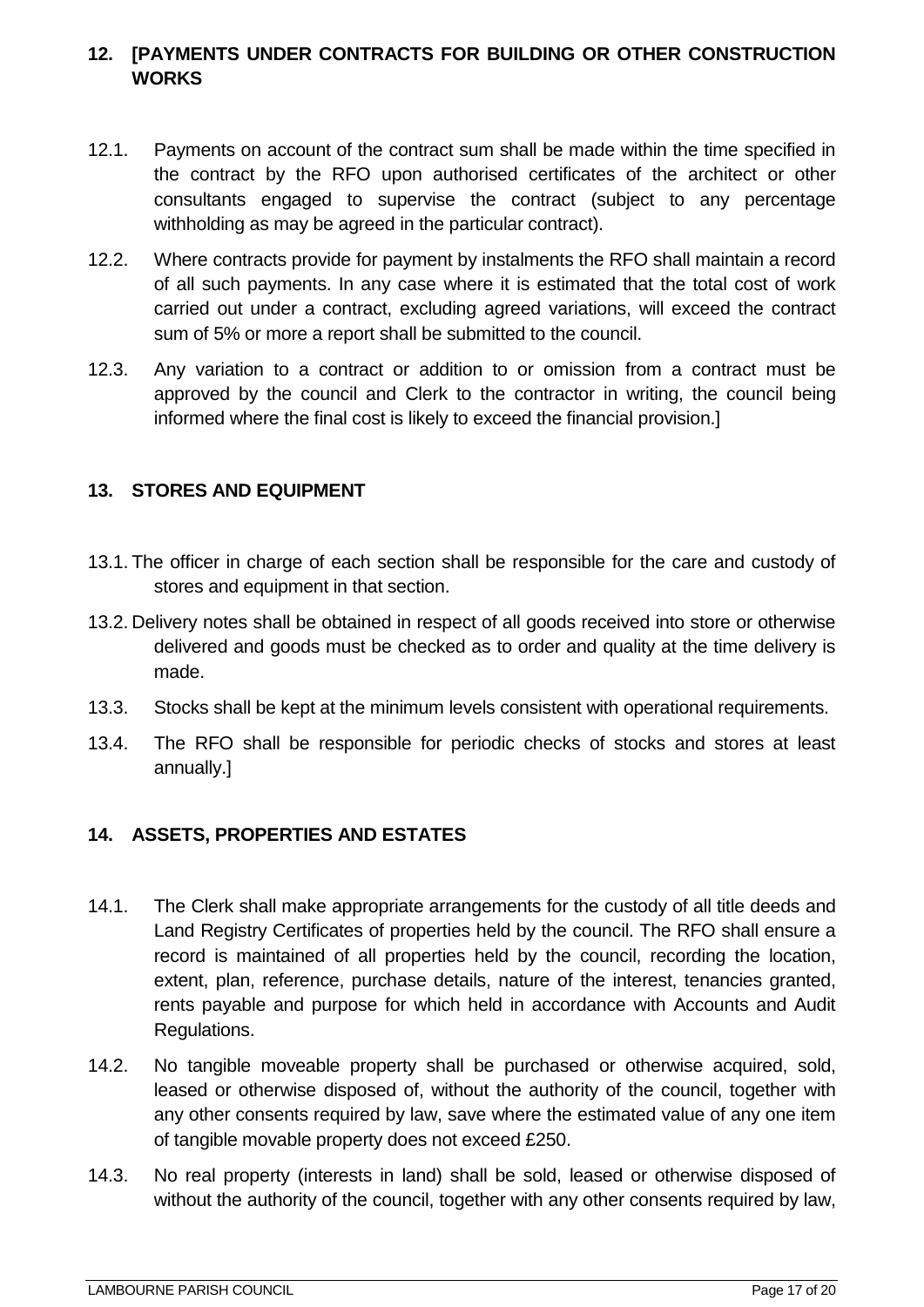In each case a report in writing shall be provided to council in respect of valuation and surveyed condition of the property (including matters such as planning permissions and covenants) together with a proper business case (including an adequate level of consultation with the electorate).

- 14.4. No real property (interests in land) shall be purchased or acquired without the authority of the full council. In each case a report in writing shall be provided to council in respect of valuation and surveyed condition of the property (including matters such as planning permissions and covenants) together with a proper business case (including an adequate level of consultation with the electorate).
- 14.5. Subject only to the limit set in Reg. 14.2 above, no tangible moveable property shall be purchased or acquired without the authority of the full council. In each case a report in writing shall be provided to council with a full business case.
- 14.6. The RFO shall ensure that an appropriate and accurate Register of Assets and Investments is kept up to date. The continued existence of tangible assets shown in the Register shall be verified at least annually, possibly in conjunction with a health and safety inspection of assets.

## <span id="page-17-0"></span>**15. INSURANCE**

- 15.1. Following the annual risk assessment (per Financial Regulation 17), the RFO shall effect all insurances and negotiate all claims on the council's insurers [in consultation with the Clerk].
- 15.2. [The Clerk shall give prompt notification to the RFO of all new risks, properties or vehicles which require to be insured and of any alterations affecting existing insurances.]
- 15.3. The RFO shall keep a record of all insurances effected by the council and the property and risks covered thereby and annually review it.
- 15.4. The RFO shall be notified of any loss liability or damage or of any event likely to lead to a claim, and shall report these to council at the next available meeting.
- 15.5. All appropriate members and employees of the council shall be included in a suitable form of security or fidelity guarantee insurance which shall cover the maximum risk exposure as determined [annually] by the council, or duly delegated committee.